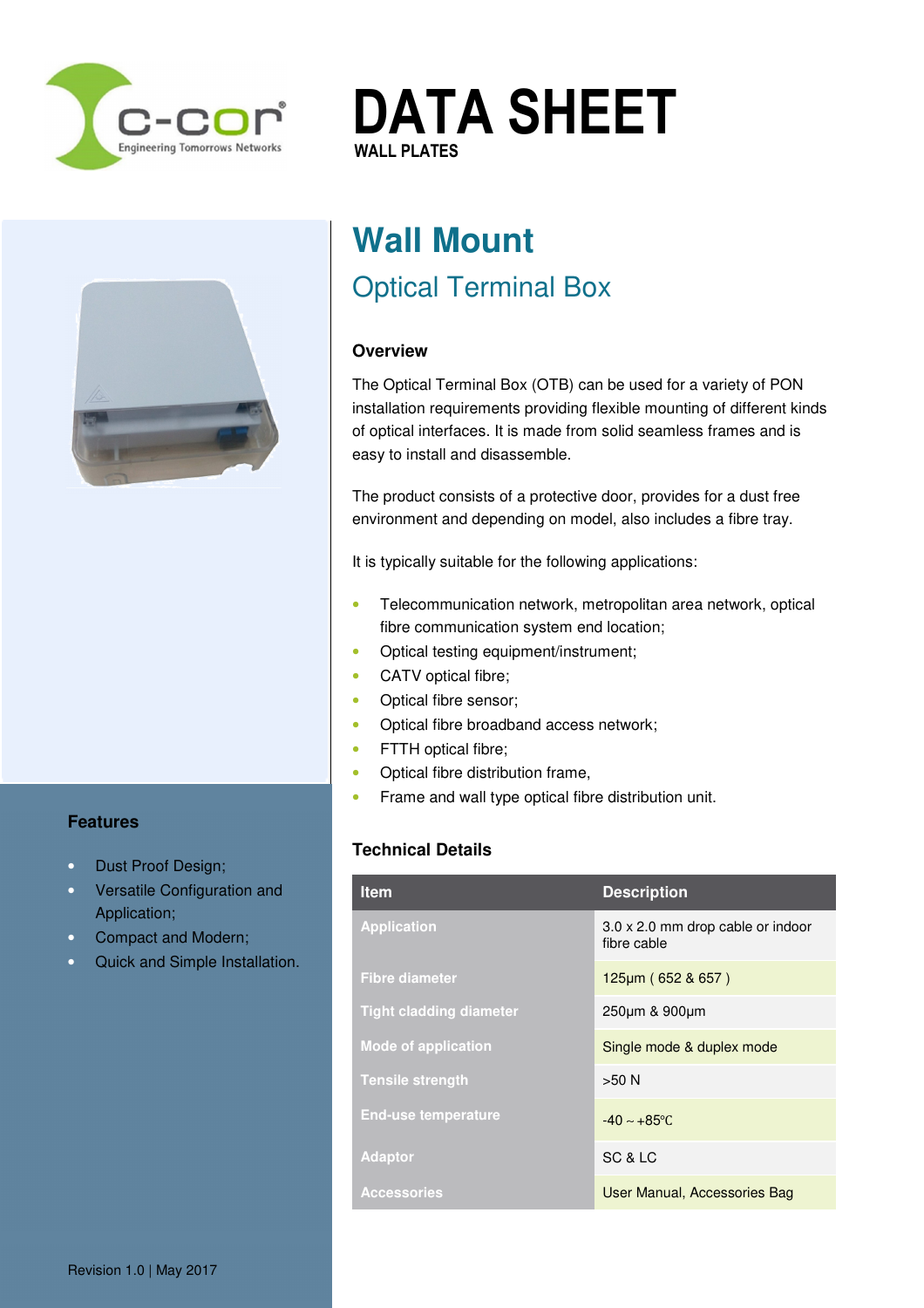

### **Australia Office**

2 Anzed Court Mulgrave VIC 3170 Australia

T. +61 3 8542 0600 F. +61 3 8542 0629 E. sales@c-cor.com.au www.c-cor.com.au

Regional Representation Pakistan / Korea E: sales@c-cor.com.au

@C-COR Broadband 2017 Issued. May 2017

Due to ongoing product development, technical specifications are subject to change without notice



# **Model WP-A Design - Compact area, flip top fibre storage tray**









**Model WP-B Design - Slim line height, self-contained fibre storage.** 



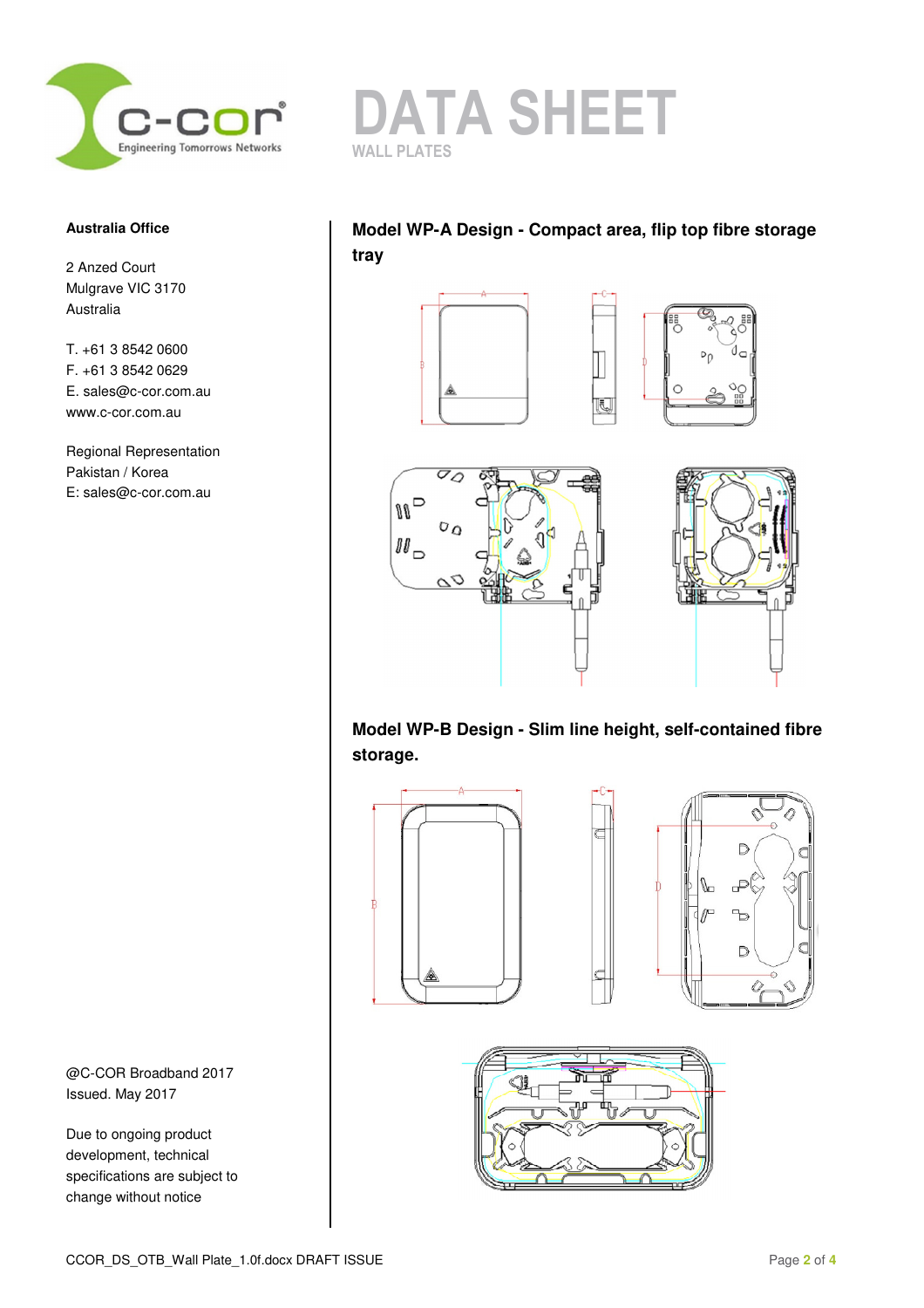

#### **Australia Office**

2 Anzed Court Mulgrave VIC 3170 Australia

T. +61 3 8542 0600 F. +61 3 8542 0629 E. sales@c-cor.com.au www.c-cor.com.au

Regional Representation Pakistan / Korea E: sales@c-cor.com.au

@C-COR Broadband 2017 Issued. May 2017

Due to ongoing product development, technical specifications are subject to change without notice



## **Installation**

Find a suitable location for the wall plate based on the sizes indicated in the table below.

Ensure the mounting wall is safe for drilling and drill 2 holes as shown by dimension D and the image below. Use Φ5.5\*30 mm self-retaining bolts to mount the wall plate as shown.

| <b>Model</b> | <b>Size</b>   | <b>Max</b><br><b>Capacity</b> |    | <b>Installation</b><br><b>Size</b> |
|--------------|---------------|-------------------------------|----|------------------------------------|
|              | $A*B^*C(mm)$  | <b>SC</b>                     | LC | $D$ (mm)                           |
| WP-A         | 86*115*23     |                               | 2  | 102                                |
| $WP-B$       | 89.8*148.3*16 |                               | 2  | 102                                |



# **Ordering Information**

C-COR Part Number: ABC.x.①

| Code                 |       | Value   Description |
|----------------------|-------|---------------------|
| $P/N$ Prefix $(x)$   | ABC.x | for Standard Models |
| 1 Wall Plate Options | 4     | WP-A                |
|                      | 2     | WP-B                |